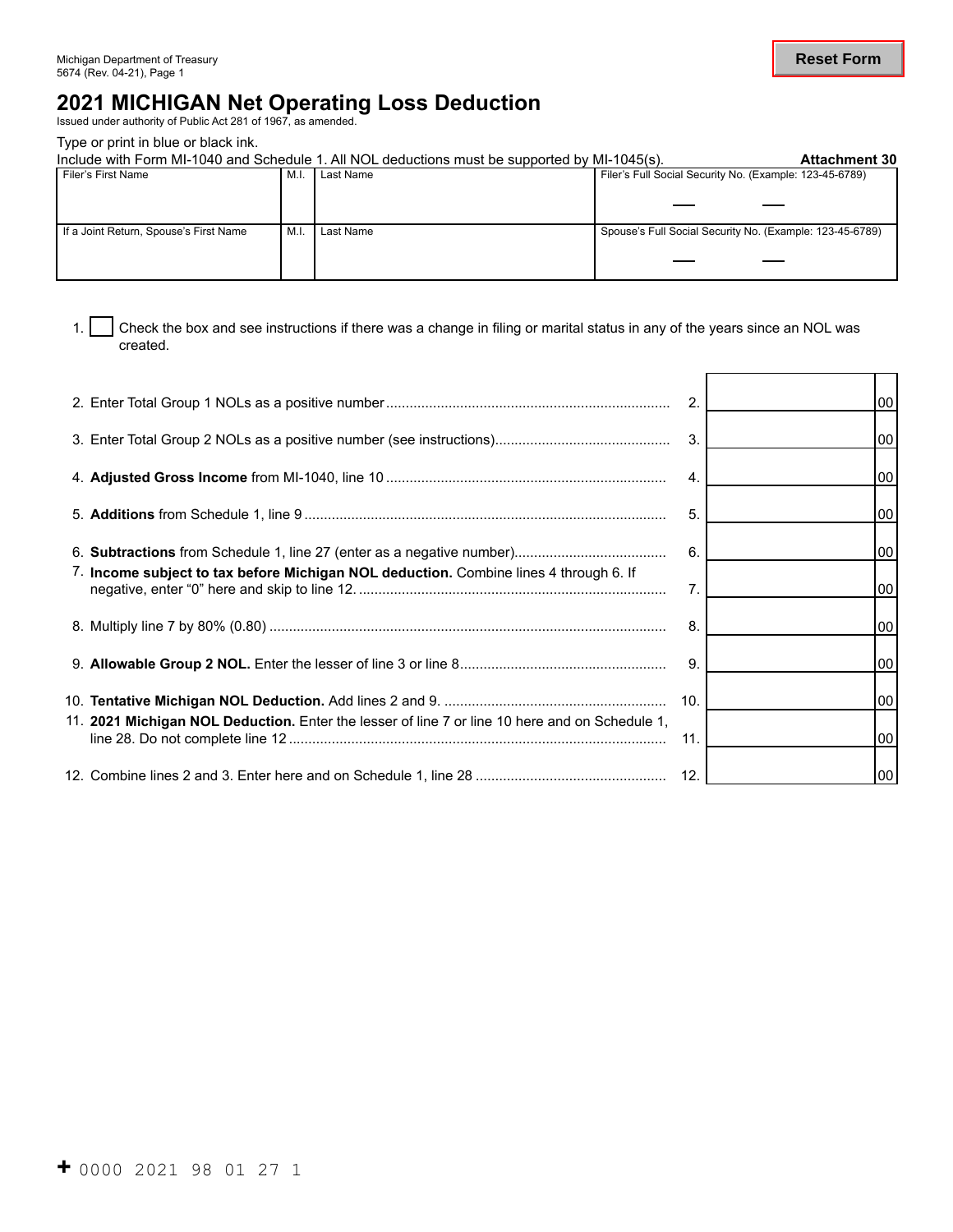### **Instructions for** *Michigan Net Operating Loss Deduction* **(Form 5674)**

#### **Purpose**

 when claiming an NOL deduction on the Michigan Schedule 1. Both the Schedule 1 and Form 5674 must Form 5674 is used to compute the current year Michigan net operating loss (NOL) deduction from available Group 1 and/or Group 2 NOLs. Form 5674 is required be included with the MI-1040 when claiming an NOL deduction. This form is supported by Schedule MI-1045 for the loss year. For more information on NOLs, see *Michigan Net Operating Loss Schedule*  (Schedule MI-1045) instructions.

#### **Group 1 NOLs**

Group 1 NOLs are those created in 2017 and prior. A Group 1 NOL has a carryforward period that is limited to 20 consecutive years following the loss year.

#### **Group 2 NOLs**

Group 2 NOLs consist of Group 2 CARES and Group 2 TCJA and are created in 2018 and future years. A Group 2 NOL can be carried forward indefinitely. Michigan follows IRC 172, therefore, any carryforward of a Group 2 NOL beginning January 1, 2021 is limited to the lesser of the Michigan NOL deduction or 80 percent of Michigan taxable income before exemptions. Group 2 NOLs also include any Michigan excess business loss from the previous year, if applicable. The Michigan excess business loss may only be carried forward.

#### **NOL Carryforward**

To claim a carryforward of a Group 1 NOL(s) and/or a Group 2 NOL(s), complete Form 5674 to determine your Michigan NOL deduction. The NOL deduction computed on Form 5674 is entered on Schedule 1 as a subtraction. For tracking purposes, required modifications are applied to Group 1 NOLs first, then to Group 2 NOLs after Group 1 is exhausted or expired. After modifications any unused NOLs are combined in their respective group, Group 1 or Group 2. All NOLs must be substantiated on a Schedule MI-1045 with required supporting documentation for each loss year (see "Required Supporting Documentation"). The NOL carryforward must be reported in consecutive years including those without Michigan taxable income before exemptions. A schedule demonstrating how the Michigan NOL was absorbed must be included. For assistance, refer to the "Michigan NOL Carryover Worksheet" available on Treasury's website.

The amount of the combined Michigan NOL carryover must be reduced by any Michigan sourced excess capital loss and other modifications required under IRC 172 or elections under IRC 965 claimed in the previous carryover year. For example, if excess capital loss was in your 2020 adjusted gross income (AGI) and was used to reduce Michigan taxable income, your NOL carryforward claimed in 2021 must be reduced by the Michigan sourced excess capital loss to the extent the deductions reduced 2020 Michigan taxable income before exemptions. Due to ordering rules, an NOL must be used first to reduce Michigan taxable income before an excess capital loss.

**Keep all records that substantiate an NOL for 6 years after the NOL expired or was absorbed.** 

## **Line-by-Line Instructions for Form 5674**

#### *Lines not listed are explained on the form.*

Line 1: If there was a change in filing or marital status in any years since an NOL was created, the allowed NOL deduction may be affected. See IRS Publication 536 to determine how to compute your share of a Michigan NOL and/or how to recompute your Michigan income subject to tax, in accordance with your situation for purposes of this form. Complete Form 5674 according to the form instructions, except when instructed differently below.

If your situation requires you to recompute your Michigan NOL: Enter any recomputed Group 1 NOL(s) on line 2. Enter any recomputed Group 2 NOL(s) on line 3. Include a separate computation showing how the Group 1 and/or Group 2 NOL(s) were recomputed.

If your situation requires you to recompute your Michigan income subject to tax on this form: Enter your share of AGI included in MI-1040, line 10 on line 4. Enter your share of additions included in Schedule 1, line 9 on line 5. Enter your share of subtractions included in

Schedule 1, line 27, as a negative number, on line 6. Include a separate statement detailing which items of income or loss included in AGI are yours, include the type and location for each item listed.

**Line 3:** Enter your Group 2 NOLs here. The CARES Act temporarily suspended the federal excess business loss limitation for tax years 2018, 2019 and 2020. If you did not amend your return to absorb the excess business loss in the year(s) in which it occurred, the excess business loss becomes a Group 2 NOL.

**Line 12:** If income subject to tax before any Michigan NOL deduction (line 7) is zero or less, there is no income to be offset by a Michigan NOL deduction. This line combines the Group 1 and Group 2 NOL(s) to report the NOL carryforward. However, after required modifications, any unused NOLs are combined in their respective group, Group 1 or Group 2.